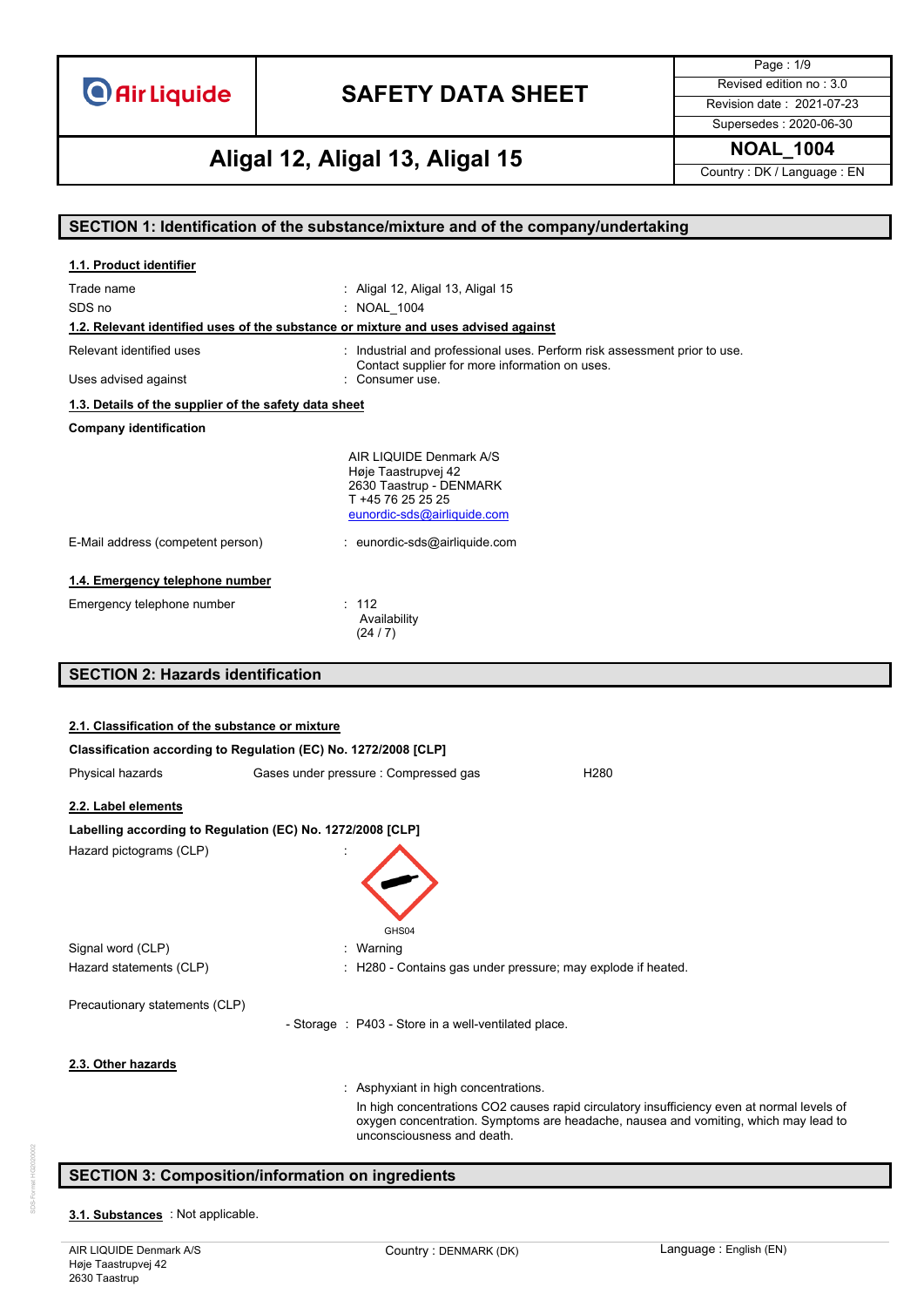

Page : 2/9 Supersedes : 2020-06-30

### **NOAL\_1004 Aligal 12, Aligal 13, Aligal 15**

Country : DK / Language : EN

#### **3.2. Mixtures**

| Name           | <b>Product identifier</b>                                                    | Composition [V-%]: | <b>Classification according to</b><br>Regulation (EC) No. 1272/2008 [CLP] |
|----------------|------------------------------------------------------------------------------|--------------------|---------------------------------------------------------------------------|
| Carbon dioxide | (CAS-No.) 124-38-9<br>(EC-No.) 204-696-9<br>(EC Index-No.)<br>(REACH-no) *1  | 50                 | Press. Gas (Liq.), H280                                                   |
| Nitrogen       | (CAS-No.) 7727-37-9<br>(EC-No.) 231-783-9<br>(EC Index-No.)<br>(REACH-no) *1 | 50                 | Press. Gas (Comp.), H280                                                  |

Full text of H-statements: see section 16

*Contains no other components or impurities which will influence the classification of the product.*

*\*1: Listed in Annex IV / V REACH, exempted from registration.*

*\*3: Registration not required: Substance manufactured or imported < 1t/y.*

### **SECTION 4: First aid measures**

#### **4.1. Description of first aid measures**

| - Inhalation                                                     | : Remove victim to uncontaminated area wearing self contained breathing apparatus. Keep<br>victim warm and rested. Call a doctor. Perform cardiopulmonary resuscitation if breathing<br>stopped. |  |
|------------------------------------------------------------------|--------------------------------------------------------------------------------------------------------------------------------------------------------------------------------------------------|--|
| - Skin contact                                                   | : Adverse effects not expected from this product.                                                                                                                                                |  |
| - Eye contact                                                    | : Adverse effects not expected from this product.                                                                                                                                                |  |
| - Ingestion                                                      | : Ingestion is not considered a potential route of exposure.                                                                                                                                     |  |
| 4.2. Most important symptoms and effects, both acute and delayed |                                                                                                                                                                                                  |  |
|                                                                  | $\therefore$ In high concentrations may cause asphyxiation. Symptoms may include loss of<br>mobility/consciousness. Victim may not be aware of asphyxiation.                                     |  |

Refer to section 11.

#### **4.3. Indication of any immediate medical attention and special treatment needed**

: None.

### **SECTION 5: Firefighting measures**

#### **5.1. Extinguishing media**

| - Suitable extinguishing media                             |  | : Water spray or fog.                                                                                                                                                                                                                                                                                             |  |  |
|------------------------------------------------------------|--|-------------------------------------------------------------------------------------------------------------------------------------------------------------------------------------------------------------------------------------------------------------------------------------------------------------------|--|--|
| - Unsuitable extinguishing media                           |  | $\therefore$ Do not use water jet to extinguish.                                                                                                                                                                                                                                                                  |  |  |
| 5.2. Special hazards arising from the substance or mixture |  |                                                                                                                                                                                                                                                                                                                   |  |  |
| Specific hazards                                           |  | : Exposure to fire may cause containers to rupture/explode.                                                                                                                                                                                                                                                       |  |  |
| Hazardous combustion products                              |  | : None.                                                                                                                                                                                                                                                                                                           |  |  |
| 5.3. Advice for firefighters                               |  |                                                                                                                                                                                                                                                                                                                   |  |  |
| Specific methods                                           |  | : Use fire control measures appropriate for the surrounding fire. Exposure to fire and heat<br>radiation may cause gas receptacles to rupture. Cool endangered receptacles with water spray<br>jet from a protected position. Prevent water used in emergency cases from entering sewers and<br>drainage systems. |  |  |
|                                                            |  | If possible, stop flow of product.                                                                                                                                                                                                                                                                                |  |  |
|                                                            |  | Use water spray or fog to knock down fire fumes if possible.                                                                                                                                                                                                                                                      |  |  |
|                                                            |  | Move containers away from the fire area if this can be done without risk.                                                                                                                                                                                                                                         |  |  |
| Special protective equipment for fire fighters             |  | : In confined space use self-contained breathing apparatus.                                                                                                                                                                                                                                                       |  |  |
|                                                            |  | Standard protective clothing and equipment (Self Contained Breathing Apparatus) for fire<br>fighters.                                                                                                                                                                                                             |  |  |
|                                                            |  | Standard EN 137 - Self-contained open-circuit compressed air breathing apparatus with full                                                                                                                                                                                                                        |  |  |
|                                                            |  |                                                                                                                                                                                                                                                                                                                   |  |  |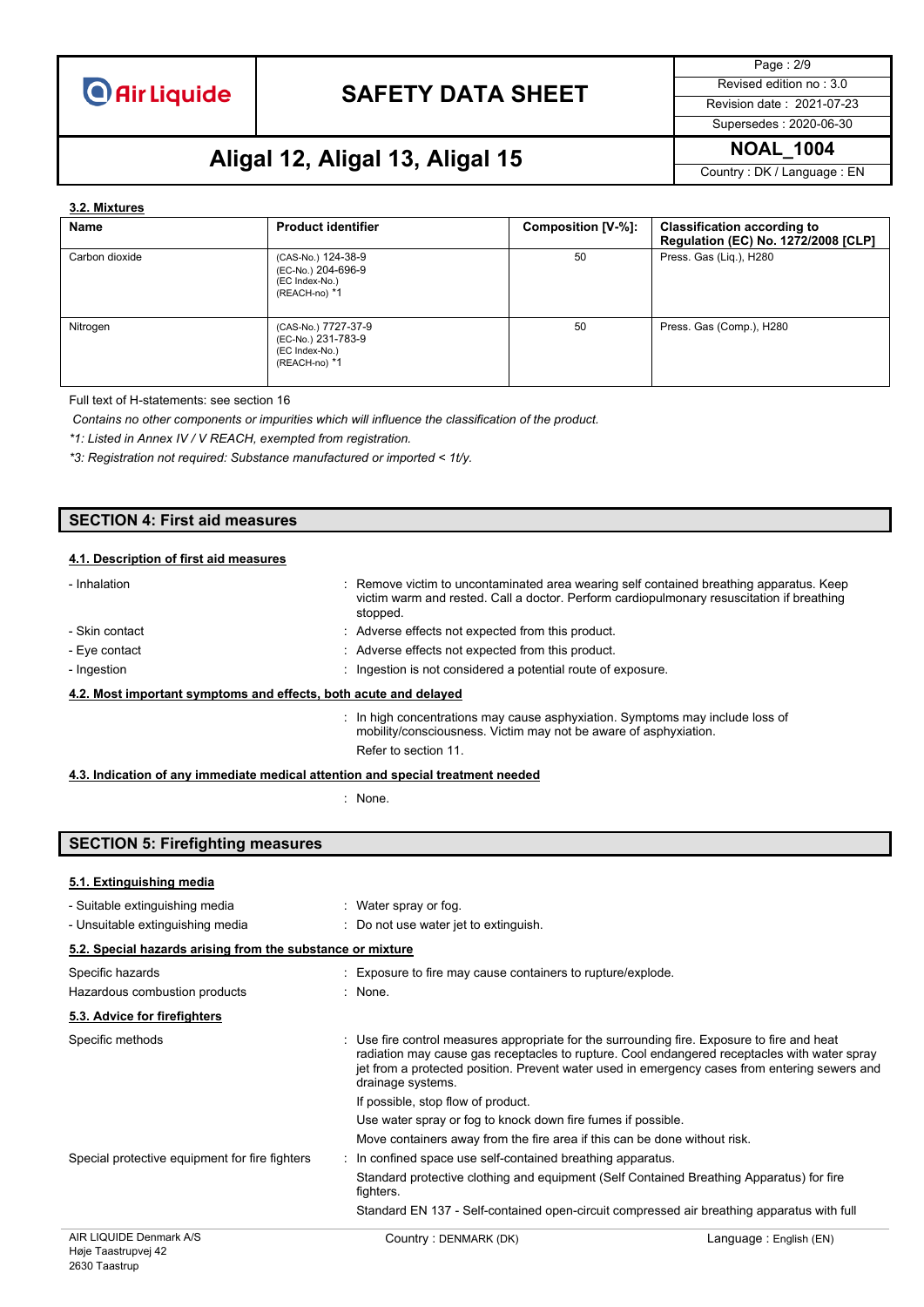Page : 3/9 Supersedes : 2020-06-30

# **NOAL\_1004 Aligal 12, Aligal 13, Aligal 15**

Country : DK / Language : EN

face mask.

Standard EN 469 - Protective clothing for firefighters. Standard - EN 659: Protective gloves for firefighters.

#### **SECTION 6: Accidental release measures**

#### **6.1. Personal precautions, protective equipment and emergency procedures**

|                                                           | : Try to stop release.                                                                                         |
|-----------------------------------------------------------|----------------------------------------------------------------------------------------------------------------|
|                                                           | Evacuate area.                                                                                                 |
|                                                           | Wear self-contained breathing apparatus when entering area unless atmosphere is proved to<br>be safe.          |
|                                                           | Ensure adequate air ventilation.                                                                               |
|                                                           | Prevent from entering sewers, basements and workpits, or any place where its accumulation<br>can be dangerous. |
|                                                           | Act in accordance with local emergency plan.                                                                   |
|                                                           | Stay upwind.                                                                                                   |
|                                                           | Oxygen detectors should be used when asphyxiating gases may be released.                                       |
| 6.2. Environmental precautions                            |                                                                                                                |
|                                                           | : Try to stop release.                                                                                         |
| 6.3. Methods and material for containment and cleaning up |                                                                                                                |
|                                                           | : Ventilate area.                                                                                              |
| 6.4. Reference to other sections                          |                                                                                                                |
|                                                           | $\therefore$ See also sections 8 and 13.                                                                       |

### **SECTION 7: Handling and storage**

| 7.1. Precautions for safe handling  |                                                                                                                                                                  |
|-------------------------------------|------------------------------------------------------------------------------------------------------------------------------------------------------------------|
| Safe use of the product             | Do not breathe gas.                                                                                                                                              |
|                                     | Avoid release of product into atmosphere.                                                                                                                        |
|                                     | The product must be handled in accordance with good industrial hygiene and safety<br>procedures.                                                                 |
|                                     | Only experienced and properly instructed persons should handle gases under pressure.                                                                             |
|                                     | Consider pressure relief device(s) in gas installations.                                                                                                         |
|                                     | Ensure the complete gas system was (or is regularily) checked for leaks before use.                                                                              |
|                                     | Do not smoke while handling product.                                                                                                                             |
|                                     | Use only properly specified equipment which is suitable for this product, its supply pressure and<br>temperature. Contact your gas supplier if in doubt.         |
|                                     | Avoid suck back of water, acid and alkalis.                                                                                                                      |
| Safe handling of the gas receptacle | Refer to supplier's container handling instructions.                                                                                                             |
|                                     | Do not allow backfeed into the container.                                                                                                                        |
|                                     | Protect containers from physical damage; do not drag, roll, slide or drop.                                                                                       |
|                                     | When moving cylinders, even for short distances, use a cart (trolley, hand truck, etc.) designed<br>to transport cylinders.                                      |
|                                     | Leave valve protection caps in place until the container has been secured against either a wall<br>or bench or placed in a container stand and is ready for use. |
|                                     | If user experiences any difficulty operating valve discontinue use and contact supplier.                                                                         |
|                                     | Never attempt to repair or modify container valves or safety relief devices.                                                                                     |
|                                     | Damaged valves should be reported immediately to the supplier.                                                                                                   |
|                                     | Keep container valve outlets clean and free from contaminants particularly oil and water.                                                                        |
|                                     | Replace valve outlet caps or plugs and container caps where supplied as soon as container is<br>disconnected from equipment.                                     |
|                                     | Close container valve after each use and when empty, even if still connected to equipment.                                                                       |
|                                     | Never attempt to transfer gases from one cylinder/container to another.                                                                                          |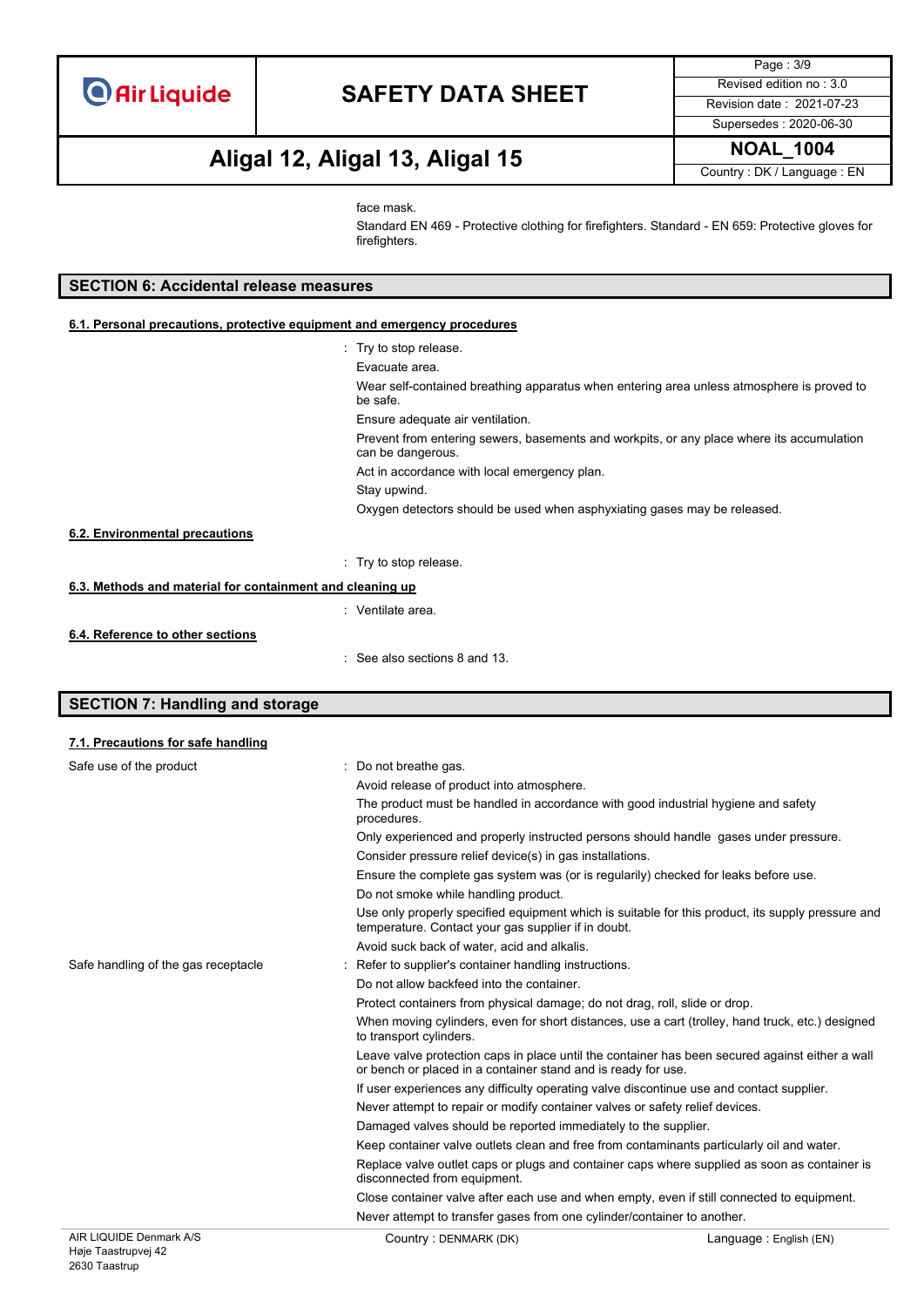| <b>O</b> Air Liquide |  |  |
|----------------------|--|--|
|                      |  |  |
|                      |  |  |
|                      |  |  |

Page : 4/9 Supersedes : 2020-06-30

### **NOAL\_1004 Aligal 12, Aligal 13, Aligal 15**

Country : DK / Language : EN

Never use direct flame or electrical heating devices to raise the pressure of a container. Do not remove or deface labels provided by the supplier for the identification of the content of the container.

Suck back of water into the container must be prevented.

Open valve slowly to avoid pressure shock.

#### **7.2. Conditions for safe storage, including any incompatibilities**

- : Observe all regulations and local requirements regarding storage of containers.
	- Containers should not be stored in conditions likely to encourage corrosion.

Container valve guards or caps should be in place.

Containers should be stored in the vertical position and properly secured to prevent them from falling over.

Stored containers should be periodically checked for general condition and leakage.

Keep container below 50°C in a well ventilated place.

Store containers in location free from fire risk and away from sources of heat and ignition. Keep away from combustible materials.

**7.3. Specific end use(s)**

: None.

### **SECTION 8: Exposure controls/personal protection**

#### **8.1. Control parameters**

| Carbon dioxide (124-38-9)                     |                                               |
|-----------------------------------------------|-----------------------------------------------|
| <b>EU - Occupational Exposure Limits</b>      |                                               |
| Local name                                    | Carbon dioxide                                |
| IOELV TWA (mg/m <sup>3</sup> )                | 9000 mg/m <sup>3</sup>                        |
| IOELV TWA (ppm)                               | 5000 ppm                                      |
| <b>Denmark - Occupational Exposure Limits</b> |                                               |
| Local name                                    | Carbondioxid (Kuldioxid; Kulsyre)             |
| Grænseværdi (8 timer) (mg/m <sup>3</sup> )    | 9000 mg/m <sup>3</sup>                        |
| Grænseværdi (8 timer) (ppm)                   | 5000 ppm                                      |
| Anmærkninger (DK)                             | E (betyder, at stoffet har en EF-grænseværdi) |

| AIR LIQUIDE Denmark A/S                                                   | Country: DENMARK (DK)                                                                                                                                                                                                                                                                                                 | Language: English (EN) |
|---------------------------------------------------------------------------|-----------------------------------------------------------------------------------------------------------------------------------------------------------------------------------------------------------------------------------------------------------------------------------------------------------------------|------------------------|
| - Hand protection                                                         | : Wear working gloves when handling gas containers.                                                                                                                                                                                                                                                                   |                        |
| • Eye/face protection<br>• Skin protection                                | : Wear safety glasses with side shields.<br>Standard EN 166 - Personal eye-protection - specifications.                                                                                                                                                                                                               |                        |
|                                                                           | A risk assessment should be conducted and documented in each work area to assess the risks<br>related to the use of the product and to select the PPE that matches the relevant risk. The<br>following recommendations should be considered:<br>PPE compliant to the recommended EN/ISO standards should be selected. |                        |
| 8.2.2. Individual protection measures, e.g. personal protective equipment |                                                                                                                                                                                                                                                                                                                       |                        |
|                                                                           | Consider the use of a work permit system e.g. for maintenance activities.                                                                                                                                                                                                                                             |                        |
|                                                                           | Oxygen detectors should be used when asphyxiating gases may be released.                                                                                                                                                                                                                                              |                        |
|                                                                           | Ensure exposure is below occupational exposure limits (where available).                                                                                                                                                                                                                                              |                        |
|                                                                           | Systems under pressure should be regularily checked for leakages.                                                                                                                                                                                                                                                     |                        |
|                                                                           | Provide adequate general and local exhaust ventilation.                                                                                                                                                                                                                                                               |                        |
| 8.2.1. Appropriate engineering controls                                   |                                                                                                                                                                                                                                                                                                                       |                        |
| 8.2. Exposure controls                                                    |                                                                                                                                                                                                                                                                                                                       |                        |
| PNEC (Predicted No-Effect Concentration)                                  | None available.                                                                                                                                                                                                                                                                                                       |                        |
| DNEL (Derived-No Effect Level)                                            | None available.                                                                                                                                                                                                                                                                                                       |                        |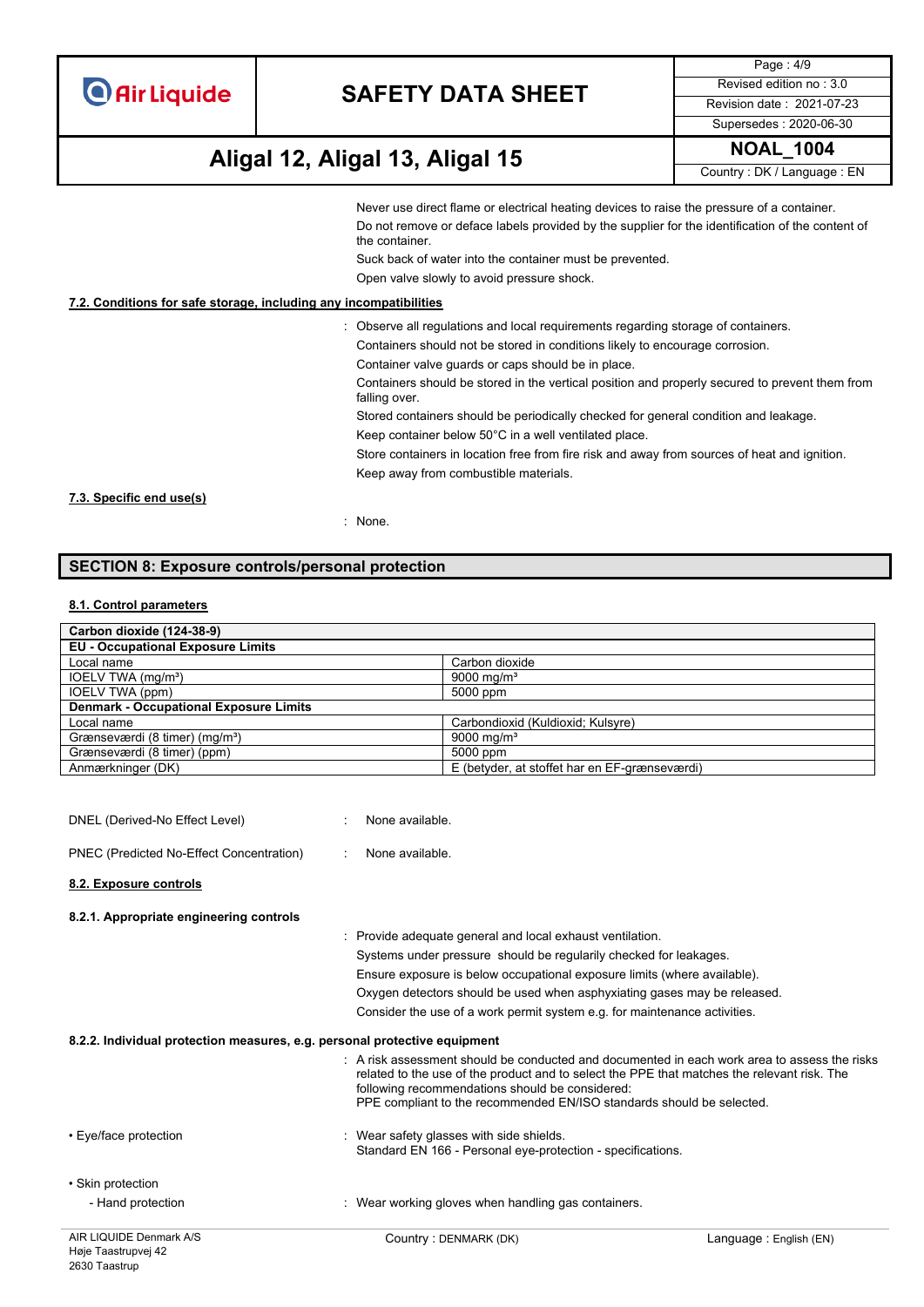# **SAFETY DATA SHEET** Revised edition no : 3.0

Page : 5/9 Supersedes : 2020-06-30

**NOAL\_1004 Aligal 12, Aligal 13, Aligal 15**

|  | Country: DK / Language: EN |
|--|----------------------------|
|--|----------------------------|

|                                        | Standard EN 388 - Protective gloves against mechanical risk.                                                                                                                                                                                                                                                                                                                                                                                                                                                                                                                                                                                                                                                 |
|----------------------------------------|--------------------------------------------------------------------------------------------------------------------------------------------------------------------------------------------------------------------------------------------------------------------------------------------------------------------------------------------------------------------------------------------------------------------------------------------------------------------------------------------------------------------------------------------------------------------------------------------------------------------------------------------------------------------------------------------------------------|
| - Other                                | Wear safety shoes while handling containers.<br>Standard EN ISO 20345 - Personal protective equipment - Safety footwear.                                                                                                                                                                                                                                                                                                                                                                                                                                                                                                                                                                                     |
| • Respiratory protection               | : Gas filters may be used if all surrounding conditions e.g. type and concentration of the<br>contaminant(s) and duration of use are known.<br>Use gas filters with full face mask, where exposure limits may be exceeded for a short-term<br>period, e.g. connecting or disconnecting containers.<br>Gas filters do not protect against oxygen deficiency.<br>Self contained breathing apparatus (SCBA) or positive pressure airline with mask are to be<br>used in oxygen-deficient atmospheres.<br>Standard EN 14387 - Gas filter(s), combined filter(s) and standard EN136, full face masks.<br>Standard EN 137 - Self-contained open-circuit compressed air breathing apparatus with full<br>face mask. |
| • Thermal hazards                      | : None in addition to the above sections.                                                                                                                                                                                                                                                                                                                                                                                                                                                                                                                                                                                                                                                                    |
| 8.2.3. Environmental exposure controls |                                                                                                                                                                                                                                                                                                                                                                                                                                                                                                                                                                                                                                                                                                              |
|                                        | None necessary.                                                                                                                                                                                                                                                                                                                                                                                                                                                                                                                                                                                                                                                                                              |

### **SECTION 9: Physical and chemical properties**

#### **9.1. Information on basic physical and chemical properties**

|  |  | Appearance |
|--|--|------------|
|  |  |            |

| Physical state at 20°C / 101.3kPa               | : Gas                                                                                                                         |
|-------------------------------------------------|-------------------------------------------------------------------------------------------------------------------------------|
| Colour                                          | Mixture contains one or more component(s) which have the following colour(s):<br>Colourless.                                  |
| Odour                                           | Odourless.                                                                                                                    |
| Odour threshold                                 | Odour threshold is subjective and inadequate to warn of overexposure.                                                         |
| рH                                              | : Not applicable for gases and gas mixtures.                                                                                  |
| Melting point / Freezing point                  | Not applicable for gas mixtures.                                                                                              |
| Boiling point                                   | : Not applicable for gas mixtures.                                                                                            |
| Flash point                                     | : Not applicable for gases and gas mixtures.                                                                                  |
| Evaporation rate                                | Not applicable for gases and gas mixtures.                                                                                    |
| Flammability (solid, gas)                       | : Non flammable.                                                                                                              |
| <b>Explosive limits</b>                         | Non flammable.                                                                                                                |
| Vapour pressure [20°C]                          | Not applicable.                                                                                                               |
| Vapour pressure [50°C]                          | : Not applicable.                                                                                                             |
| Vapour density                                  | Not applicable.                                                                                                               |
| Relative density, gas (air=1)                   | Heavier than air.                                                                                                             |
| Water solubility                                | : Solubility in water of component(s) of the mixture :<br>• Carbon dioxide: 2000 mg/l Completely soluble. • Nitrogen: 20 mg/l |
| Partition coefficient n-octanol/water (Log Kow) | : Not applicable for gas mixtures.                                                                                            |
| Auto-ignition temperature                       | : Non flammable.                                                                                                              |
| Decomposition temperature                       | Not applicable.                                                                                                               |
| Viscosity                                       | : No reliable data available.                                                                                                 |
| Explosive properties                            | Not applicable.                                                                                                               |
| Oxidising properties                            | Not applicable.                                                                                                               |
| 9.2. Other information                          |                                                                                                                               |
| Molar mass                                      | Not applicable for gas mixtures.                                                                                              |
| Other data                                      | Gas/vapour heavier than air. May accumulate in confined spaces, particularly at or below<br>around level.                     |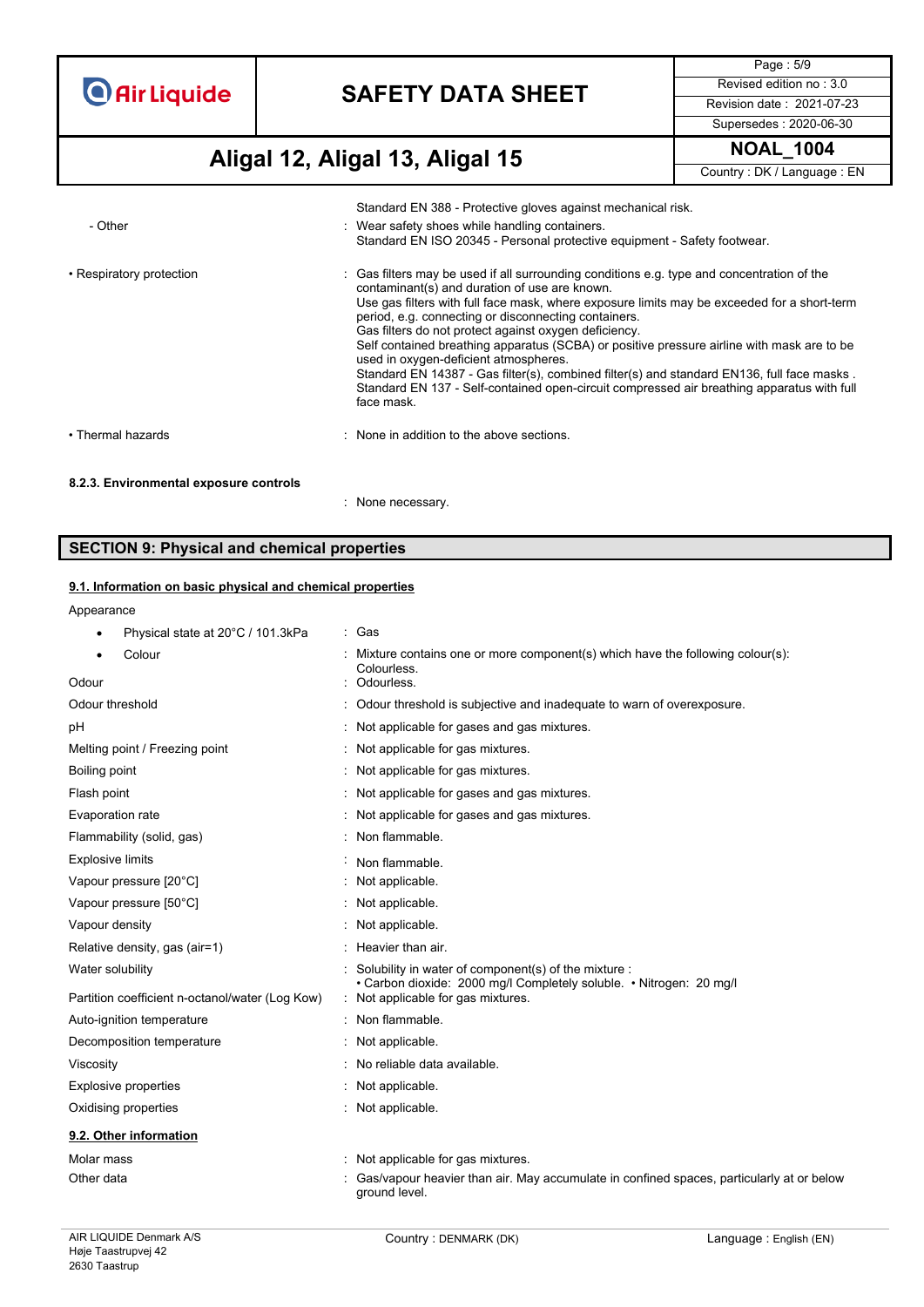# **SAFETY DATA SHEET** Revised edition no : 3.0

Page : 6/9 Supersedes : 2020-06-30

### **NOAL\_1004 Aligal 12, Aligal 13, Aligal 15**

Country : DK / Language : EN

### **SECTION 10: Stability and reactivity**

| : No reactivity hazard other than the effects described in sub-sections below.                            |
|-----------------------------------------------------------------------------------------------------------|
|                                                                                                           |
| : Stable under normal conditions.                                                                         |
|                                                                                                           |
| : No additional information available                                                                     |
|                                                                                                           |
| : Avoid moisture in installation systems.                                                                 |
|                                                                                                           |
| : For additional information on compatibility refer to ISO 11114.                                         |
|                                                                                                           |
| : Under normal conditions of storage and use, hazardous decomposition products should not be<br>produced. |
|                                                                                                           |

### **SECTION 11: Toxicological information**

#### **11.1. Information on toxicological effects**

| <b>Acute toxicity</b>                | : Toxicological effects not expected from this product if occupational exposure limit values are<br>not exceeded.                                                                                                                                                                                                                                                                                                                               |
|--------------------------------------|-------------------------------------------------------------------------------------------------------------------------------------------------------------------------------------------------------------------------------------------------------------------------------------------------------------------------------------------------------------------------------------------------------------------------------------------------|
|                                      | Unlike simple asphyxiants, carbon dioxide has the ability to cause death even when normal<br>oxygen levels (20-21%) are maintained. 5% CO2 has been found to act synergistically to<br>increase the toxicity of certain other gases (CO, NO2). CO2 has been shown to enhance the<br>production of carboxy- or met-hemoglobin by these gases possibly due to carbon dioxide's<br>stimulatory effects on the respiratory and circulatory systems. |
|                                      | For more information, see 'EIGA Safety Info 24: Carbon Dioxide, Physiological Hazards' at<br>www.eiga.eu.                                                                                                                                                                                                                                                                                                                                       |
| Skin corrosion/irritation            | : No known effects from this product.                                                                                                                                                                                                                                                                                                                                                                                                           |
| Serious eye damage/irritation        | : No known effects from this product.                                                                                                                                                                                                                                                                                                                                                                                                           |
| Respiratory or skin sensitisation    | : No known effects from this product.                                                                                                                                                                                                                                                                                                                                                                                                           |
| Germ cell mutagenicity               | : No known effects from this product.                                                                                                                                                                                                                                                                                                                                                                                                           |
| Carcinogenicity                      | : No known effects from this product.                                                                                                                                                                                                                                                                                                                                                                                                           |
| <b>Reproductive toxicity</b>         |                                                                                                                                                                                                                                                                                                                                                                                                                                                 |
| Toxic for reproduction: Fertility    | : No known effects from this product.                                                                                                                                                                                                                                                                                                                                                                                                           |
| Toxic for reproduction: unborn child | : No known effects from this product.                                                                                                                                                                                                                                                                                                                                                                                                           |
| <b>STOT-single exposure</b>          | : No known effects from this product.                                                                                                                                                                                                                                                                                                                                                                                                           |
| <b>STOT-repeated exposure</b>        | : No known effects from this product.                                                                                                                                                                                                                                                                                                                                                                                                           |
| <b>Aspiration hazard</b>             | : Not applicable for gases and gas mixtures.                                                                                                                                                                                                                                                                                                                                                                                                    |

### **SECTION 12: Ecological information**

#### **12.1. Toxicity**

| Assessment                      | No ecological damage caused by this product. |  |
|---------------------------------|----------------------------------------------|--|
| EC50 48h - Daphnia magna [mg/l] | : No data available.                         |  |
| EC50 72h - Algae [mg/l]         | : No data available.                         |  |
| LC50 96 h - Fish [mq/l]         | $\therefore$ No data available.              |  |
|                                 |                                              |  |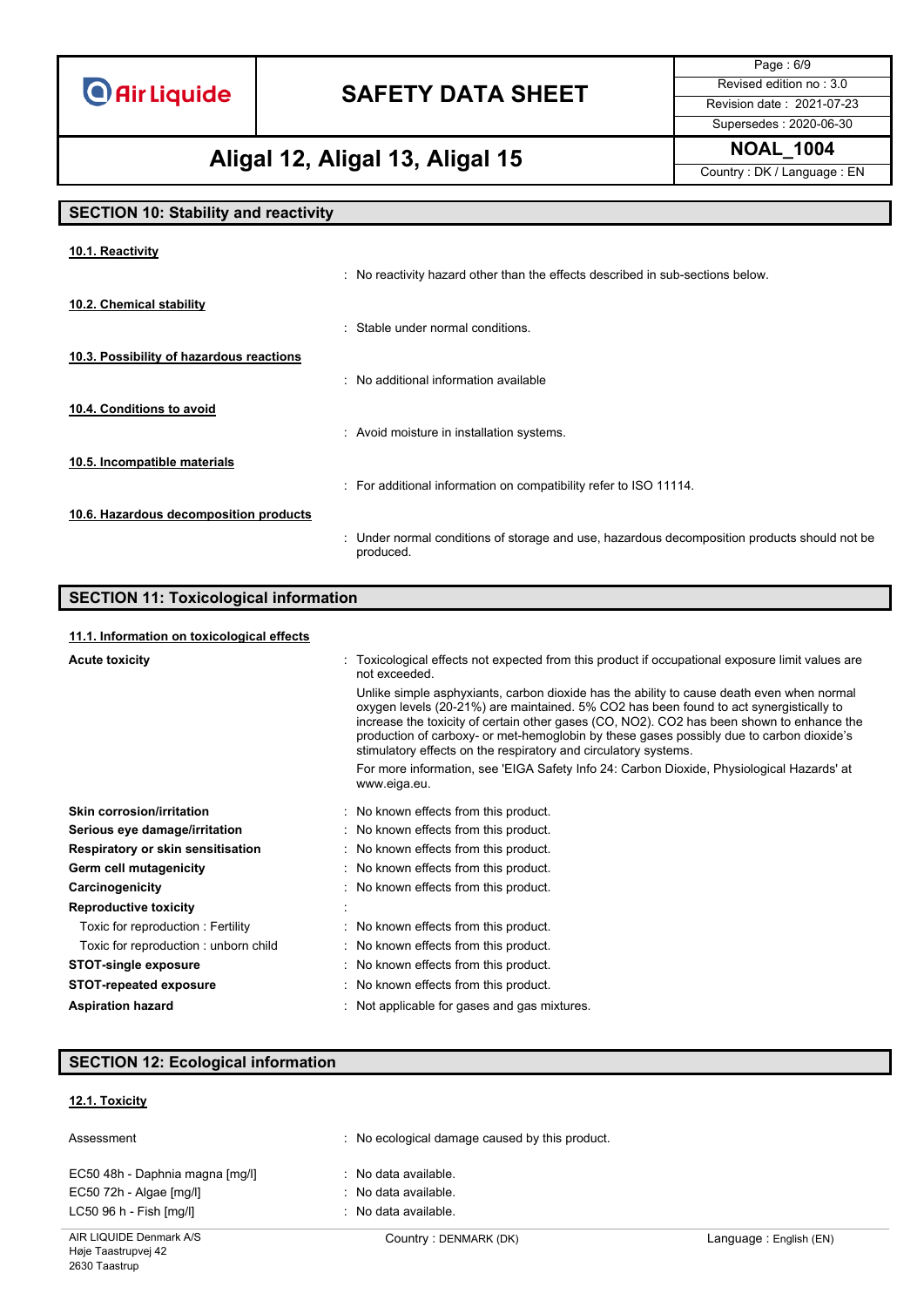# **SAFETY DATA SHEET** Revised edition no : 3.0

Page : 7/9 Supersedes : 2020-06-30

# **NOAL\_1004 Aligal 12, Aligal 13, Aligal 15**

Country : DK / Language : EN

#### **12.2. Persistence and degradability**

| Assessment                               | : No ecological damage caused by this product.                                                                                    |
|------------------------------------------|-----------------------------------------------------------------------------------------------------------------------------------|
| 12.3. Bioaccumulative potential          |                                                                                                                                   |
| Assessment<br>12.4. Mobility in soil     | : No data available.                                                                                                              |
| Assessment                               | : Because of its high volatility, the product is unlikely to cause ground or water pollution.<br>Partition into soil is unlikely. |
| 12.5. Results of PBT and vPvB assessment |                                                                                                                                   |
| Assessment                               | : Not classified as PBT or vPvB.                                                                                                  |
| 12.6. Other adverse effects              |                                                                                                                                   |
| Other adverse effects                    | : No known effects from this product.                                                                                             |
| Effect on the ozone layer                | : None.                                                                                                                           |
| Effect on global warming                 | : Contains greenhouse gas(es).                                                                                                    |

| <b>SECTION 13: Disposal considerations</b> |  |
|--------------------------------------------|--|
|                                            |  |

| 13.1. Waste treatment methods                                                         |                                                                                        |
|---------------------------------------------------------------------------------------|----------------------------------------------------------------------------------------|
|                                                                                       | May be vented to atmosphere in a well ventilated place.                                |
|                                                                                       | Do not discharge into any place where its accumulation could be dangerous.             |
|                                                                                       | Return unused product in original container to supplier.                               |
| List of hazardous waste codes (from<br>Commission Decision 2000/532/EC as<br>amended) | $\div$ 16 05 05 : Gases in pressure containers other than those mentioned in 16 05 04. |
| 13.2. Additional information                                                          |                                                                                        |

: External treatment and disposal of waste should comply with applicable local and/or national regulations.

| <b>SECTION 14: Transport information</b> |                                                   |
|------------------------------------------|---------------------------------------------------|
|                                          |                                                   |
| 14.1. UN number                          |                                                   |
| UN-No.                                   | : 1956                                            |
| 14.2. UN proper shipping name            |                                                   |
| Transport by road/rail (ADR/RID)         | COMPRESSED GAS, N.O.S. (Nitrogen, Carbon dioxide) |
| Transport by air (ICAO-TI / IATA-DGR)    | Compressed gas, n.o.s. (Nitrogen, Carbon dioxide) |
| Transport by sea (IMDG)                  | COMPRESSED GAS, N.O.S. (Nitrogen, Carbon dioxide) |
| 14.3. Transport hazard class(es)         |                                                   |
| Labelling                                |                                                   |
|                                          | 2.2 : Non-flammable, non-toxic gases.             |
| Transport by road/rail (ADR/RID)         |                                                   |
| Class                                    | : 2                                               |
| <b>Classification code</b>               | : 1A                                              |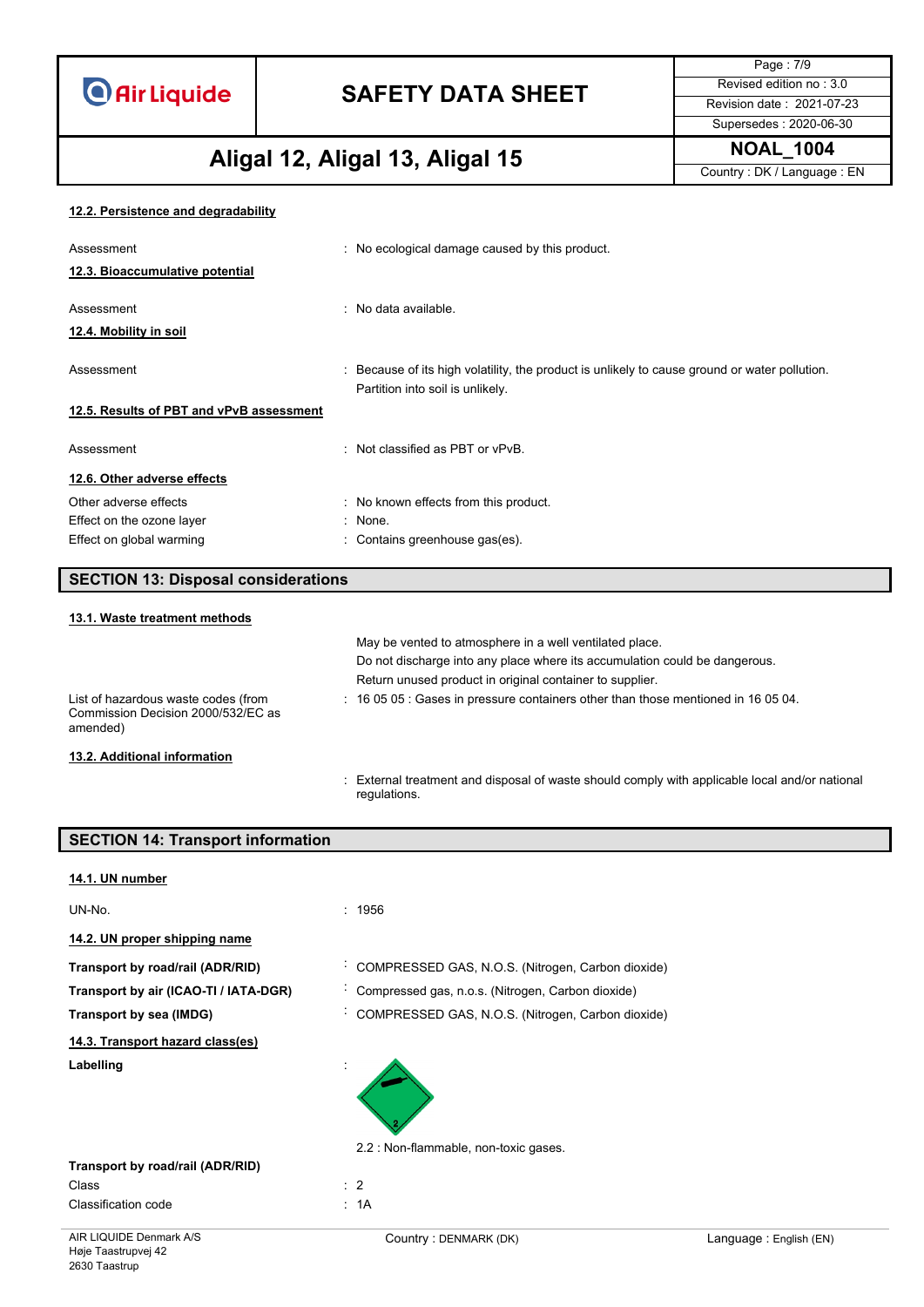# **SAFETY DATA SHEET** Revised edition no : 3.0

Supersedes : 2020-06-30

Page : 8/9

# **NOAL\_1004 Aligal 12, Aligal 13, Aligal 15**

Country : DK / Language : EN

| Hazard identification number<br><b>Tunnel Restriction</b><br>Transport by air (ICAO-TI / IATA-DGR)<br>Class / Div. (Sub. risk(s))<br>Transport by sea (IMDG)<br>Class / Div. (Sub. risk(s))<br>Emergency Schedule (EmS) - Fire<br>Emergency Schedule (EmS) - Spillage |                             | : 20<br>$\pm$ E - Passage forbidden through tunnels of category E<br>$\therefore$ 2.2<br>$\therefore$ 2.2<br>$E - C$<br>$: S-V$          |
|-----------------------------------------------------------------------------------------------------------------------------------------------------------------------------------------------------------------------------------------------------------------------|-----------------------------|------------------------------------------------------------------------------------------------------------------------------------------|
| 14.4. Packing group                                                                                                                                                                                                                                                   |                             |                                                                                                                                          |
| Transport by road/rail (ADR/RID)                                                                                                                                                                                                                                      |                             | Not established.                                                                                                                         |
| Transport by air (ICAO-TI / IATA-DGR)                                                                                                                                                                                                                                 | ÷                           | Not established.                                                                                                                         |
| Transport by sea (IMDG)                                                                                                                                                                                                                                               |                             | Not established.                                                                                                                         |
| 14.5. Environmental hazards                                                                                                                                                                                                                                           |                             |                                                                                                                                          |
| Transport by road/rail (ADR/RID)                                                                                                                                                                                                                                      | $\mathcal{I}^{\mathcal{I}}$ | None.                                                                                                                                    |
| Transport by air (ICAO-TI / IATA-DGR)                                                                                                                                                                                                                                 | $\mathcal{L}^{\mathcal{L}}$ | None.                                                                                                                                    |
| Transport by sea (IMDG)                                                                                                                                                                                                                                               |                             | None.                                                                                                                                    |
| 14.6. Special precautions for user                                                                                                                                                                                                                                    |                             |                                                                                                                                          |
| Packing Instruction(s)                                                                                                                                                                                                                                                |                             |                                                                                                                                          |
| Transport by road/rail (ADR/RID)                                                                                                                                                                                                                                      |                             | : P200                                                                                                                                   |
| Transport by air (ICAO-TI / IATA-DGR)                                                                                                                                                                                                                                 |                             |                                                                                                                                          |
| Passenger and Cargo Aircraft                                                                                                                                                                                                                                          |                             | : 200.                                                                                                                                   |
| Cargo Aircraft only                                                                                                                                                                                                                                                   |                             | : 200.                                                                                                                                   |
| Transport by sea (IMDG)                                                                                                                                                                                                                                               |                             | : P200                                                                                                                                   |
| Special transport precautions                                                                                                                                                                                                                                         |                             | Avoid transport on vehicles where the load space is not separated from the driver's<br>compartment.                                      |
|                                                                                                                                                                                                                                                                       |                             | Ensure vehicle driver is aware of the potential hazards of the load and knows what to do in the<br>event of an accident or an emergency. |
|                                                                                                                                                                                                                                                                       |                             | Before transporting product containers:                                                                                                  |
|                                                                                                                                                                                                                                                                       |                             | - Ensure there is adequate ventilation.                                                                                                  |
|                                                                                                                                                                                                                                                                       |                             | - Ensure that containers are firmly secured.                                                                                             |
|                                                                                                                                                                                                                                                                       |                             | - Ensure valve is closed and not leaking.                                                                                                |
|                                                                                                                                                                                                                                                                       |                             | - Ensure valve outlet cap nut or plug (where provided) is correctly fitted.                                                              |
|                                                                                                                                                                                                                                                                       |                             | - Ensure valve protection device (where provided) is correctly fitted.                                                                   |
| 14.7. Transport in bulk according to Annex II of Marpol and the IBC Code                                                                                                                                                                                              |                             |                                                                                                                                          |
|                                                                                                                                                                                                                                                                       |                             | Not applicable.                                                                                                                          |

### **SECTION 15: Regulatory information**

#### **15.1. Safety, health and environmental regulations/legislation specific for the substance or mixture**

#### **EU-Regulations**

| Restrictions on use                       | : None.        |
|-------------------------------------------|----------------|
| Seveso Directive: 2012/18/EU (Seveso III) | : Not covered. |
| <b>National regulations</b>               |                |

National legislation **interval in the Community Community** Ensure all national/local regulations are observed.